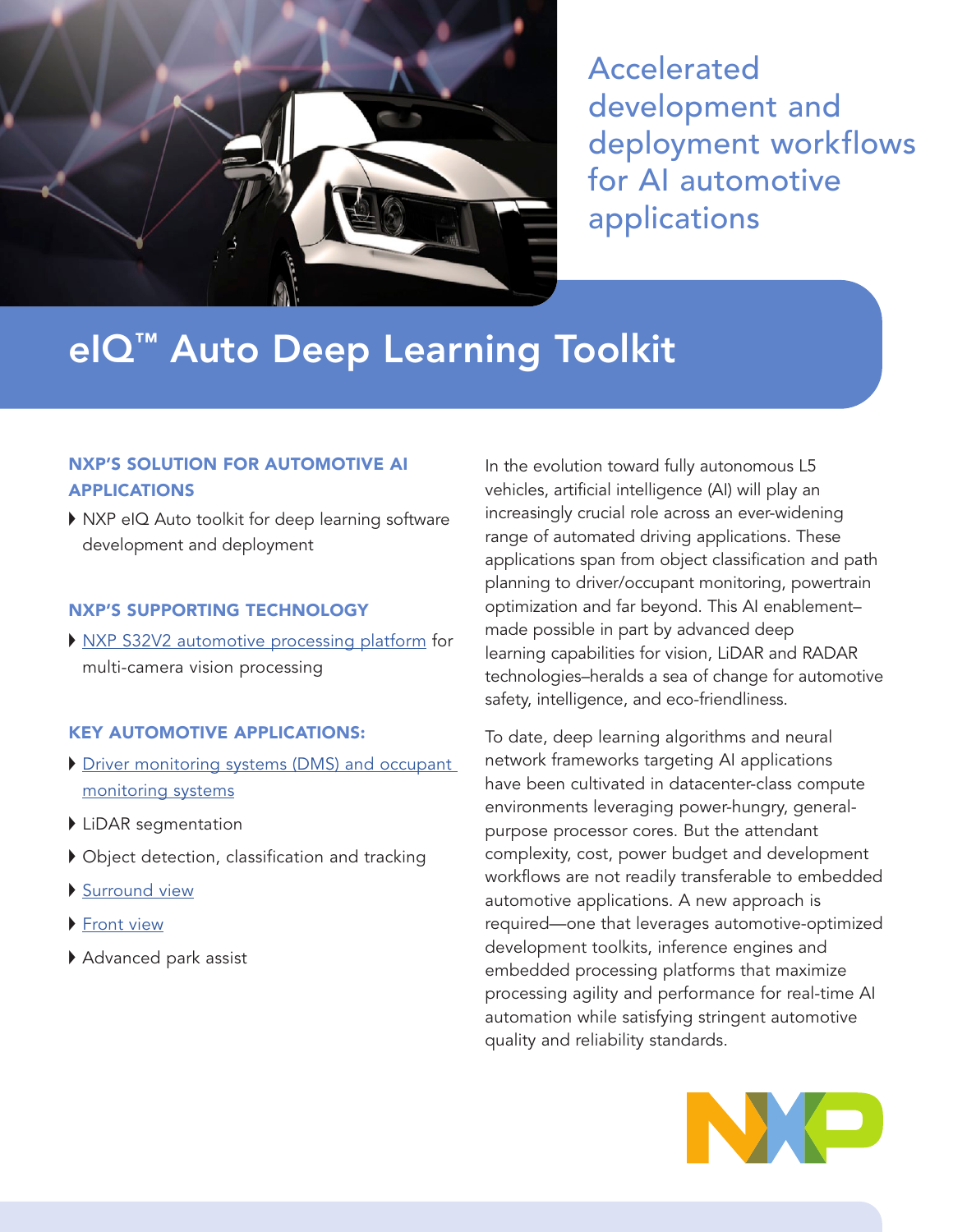#### NXP BENEFITS

## Development and Deployment Agility

With NXP's eIQ Auto toolkit, users can seamlessly transition from development environment to full implementation, converting and fine-tuning their AI models while leveraging familiar platforms and libraries such as TensorFlow, Caffe and/or PyTorch to port their deep learning training frameworks to a high-performance, automotive-grade NXP processing platform. Neural networks can be optimized for maximum efficiency utilizing pruning and compression techniques.



#### API Advantages

NXP provides a unified API that enables the same application code and neural network models to be utilized across multiple development stages. Once the model has been quantized, it can be run on the device target or on the bit-exact simulator, greatly accelerating development processes.

#### Automotive-Grade Quality and Reliability

NXP's achievement of Automotive SPICE compliance ensures that the eIQ Auto toolkit meets the stringent, international automotive development standards established by leading vehicle manufacturers. In contrast with competing inference engines developed with open-source tools, NXP's eIQ Auto toolkit helps enable seamless standards conformance for safety-critical automotive applications.

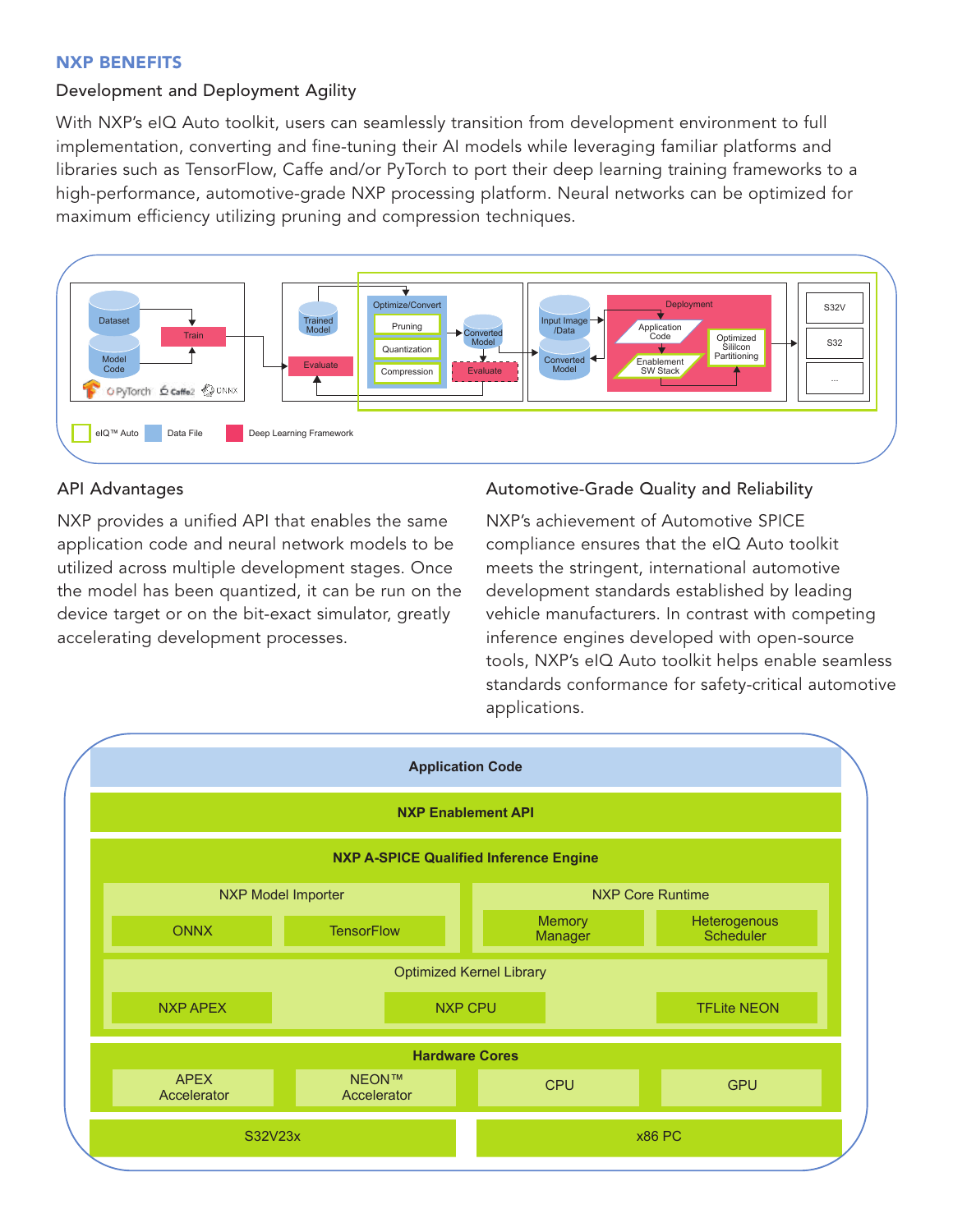## PROCESSING EFFICIENCY

NXP eIQ Auto toolkit users can provision task scheduling to the best-suited onboard compute engines, leveraging all available CPU/GPU cores and accelerators with maximum efficiency. This helps ensure that every layer of a deep learning algorithm is serviced by the most appropriate embedded compute resources, thereby optimizing performance-per-watt and thermal management agility while shortening design and development cycles.

| <b>Network</b> | elQ <sup>™</sup> Auto Speed-Up vs. TF-Lite<br>on S32V234 <sup>1</sup> |                    |  |
|----------------|-----------------------------------------------------------------------|--------------------|--|
|                | <b>TF-Lite Float</b>                                                  | TF-Lite int8       |  |
| MobileNetv1    | 34 x faster                                                           | 18 x faster        |  |
| MobileNetv1    | 14 x faster                                                           | $9 \times$ faster  |  |
| SqueezeNet1.1  | 26 x faster                                                           | $15 \times$ faster |  |
| SSDMobileNet   | $33 \times$ faster                                                    | 12 x faster        |  |
| ResNet-50      | 36 x faster                                                           | 22 x faster        |  |

# AUTOMATED NETWORK DEPLOYMENT

Driver monitoring application optimized and deployed on S32V234



# eIQ AUTO, VISION AND LIDAR APPLICATION NETWORK MAP FOR S32V234

| <b>Function</b>                       | <b>Supported Neural</b><br><b>Network</b> | <b>Application</b>       | <b>Applicable Functions</b>     |                        |
|---------------------------------------|-------------------------------------------|--------------------------|---------------------------------|------------------------|
|                                       |                                           | Front vision             | Vision semantic                 | 2D/3D object detection |
| Vision Semantic                       | DeepLab V3                                |                          | segmentation                    |                        |
| Segmentation                          |                                           | <b>APA</b>               | Vision semantic<br>segmentation | 2D/3D object detection |
| 2D/3D Object                          | SSD-MobileNet                             |                          |                                 |                        |
| Detection                             |                                           | <b>Blind spot</b>        | 2D/3D object detection          | Classification         |
| Classification                        | MobileNet ResNet-50                       | Rear vision              | 2D/3D object detection          |                        |
| <b>LiDAR Semantic</b><br>Segmentation | SqueezeSeg                                |                          |                                 |                        |
|                                       |                                           | <b>DMS</b>               | Classification                  |                        |
|                                       |                                           | Highway pilot            | Lidar semantic<br>segmentation  |                        |
|                                       |                                           | Traffic jam<br>chauffeur | Lidar semantic<br>segmentation  |                        |

| <b>Features</b>               |                                                                                                                                                                                                                                      |
|-------------------------------|--------------------------------------------------------------------------------------------------------------------------------------------------------------------------------------------------------------------------------------|
| <b>Training Frameworks</b>    | Interface to standard frameworks such as TensorFlow, Pytorch, Caffe, and ONNX                                                                                                                                                        |
| Optimization                  | Prunes, quantizes, and compresses the neural network                                                                                                                                                                                 |
| <b>Embedded Deployment</b>    | Automated neural net layer deployment to the optimum available compute resource                                                                                                                                                      |
| Auto Quality Inference Engine | A-SPICE qualified inference engine                                                                                                                                                                                                   |
| <b>Supported Networks</b>     | Different types of networks are supported including detection, classification and segmentation.<br>Includes optimized support for the following networks: MobileNetV1, MobileNetV2,<br>SqueezeNet1.1, SSDMobileNet, ResNet-50, DeepL |